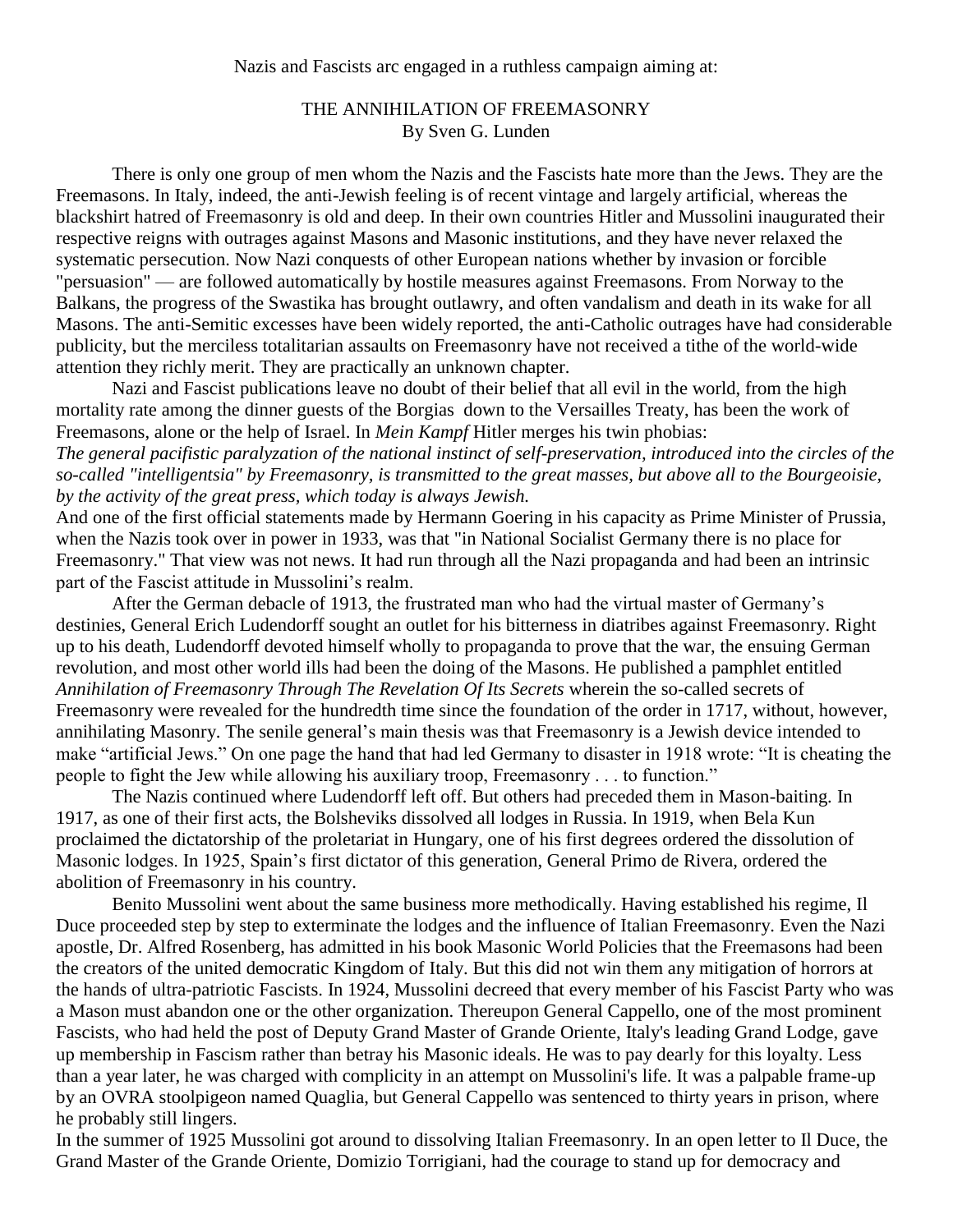freedom of thought. The price he paid was exile to the Lipari Islands. After nearly going blind there, he died soon afterwards. Hundreds of other prominent Masons shared the harsh Lipari exile with him. At the peak of the anti-Mason agitation, in 1925-27, blackshirt strong-arm squads looted the homes of well-known Masons in Milan, Florence and other cities, and murdered at least 100 of them.

The Nazis acted more swiftly. Immediately on Hitler's rise to power, the ten Grand Lodges of Germany were dissolved. Many among the prominent dignitaries and members of the Order were sent to concentration camps. The Gestapo seized the membership lists of the Grand Lodges and looted their libraries and collections of Masonic objects. Much of this loot was then exhibited in an "Anti-Masonic Exposition" inaugurated in 1937 by Herr Dr. Joseph Goebbels in Munich. The Exposition included completely furnished, Masonic temples.

The persecution was carried into Austria when the country was captured by the Nazis. The Masters of the various Vienna lodges were immediately confined in the most notorious concentration camps including the horrible living hell at Dachau in Bavaria. The same procedure was repeated when Hitler took over Czechoslovakia, then Poland. Immediately after conquering Holland and Belgium the Nazis ordered the dissolution of those lodges in those nations. It was also Point One on the agenda of Major Quisling in Norway. It may be taken as part of the same ugly picture that General Franco of Spain in 1940 sentenced all Freemasons in his realm automatically to ten years in prison. When France fell last June, the Vichy government caused the two Masonic bodies of France, the *Grand Orient* and *Grande Loge* to be dissolved, their property being seized and sold at auction.

The countries which are still ostensibly independent, but actually under the heel of Germany must prove their conformity to the Nazi pattern by taking harsh measures against Masonry. In Hungary the dissolution of the lodges was unnecessary because they were never allowed to resume after Bela Kun was overthrown, Masonbaiting is the one "principle" on which White Terrors and Red Terrors have always agreed. Rumania recently prohibited Freemasonry to prove its subservience to Germany. Bulgaria and Yugoslavia, inhabited by a levelheaded and tolerant peasantry, were also obliged to enact the twin sets of laws — anti-Semitic and anti-Masonic that demonstrate "friendship for Hitler."

The summary does not begin to convey the full terror of the Calvary to which Freemasonry has been subjected wherever the totalitarians took power. Murder, imprisonment, economic looting, social outlawry have been the bitter lot of individual Masons, Rapine has been the fate of their organizations, their treasures, their institutions of charity.

II

Why does this implacable and fanatic hatred of the Order obsess the totalitarian mind? The answer is in the whole history and temper of Freemasonry. For more than two centuries its leaders have been consistently on the side, of political freedom and human dignity, reaping a harvest of persecution at the hands of tyrants. Before going into that, however, we must distinguish clearly between two things: Freemasonry and Freemasons. The chief trick of Mason-haters through the generations, a trick followed by the Nazis, is to direct their accusations not against Freemasons personally but against the whole Masonic Order.

Freemasonry is made up of Masonic bodies: lodges, Grand Lodges and other groupings. All of these scrupulously refrain from meddling in politics or any other subject not directly related to Masonic matters or charity. The Constitution of the Order stipulates that every member must be a loyal citizen of his country, and it professes adherence "to that religion in which all men agree" — that is, belief in a Divine power, in morality and in charity. In contrast to narrow nationalism, it believes in serving Humanity as a whole. That is all that the Masonic Order itself professes and is interested in. What individual Masons do as citizens of their respective countries to serve the ideals they personally believe in, is their own business.

This attitude is no subterfuge. On the contrary, the enlightened Freemason not only admits but prides himself in the fact that modern democracy and human progress owe so much to the heroism and idealism of individual Freemasons. Unless he is a very naïve person he will also admit that the lodge is a place where congenial people meet to gather that moral strength which they need to stand up for, the ideals of liberty and equality outside the lodge. At the same time, however, to true Masons the lodge is hallowed ground, and inside its gates politics and the other concerns of the market-place are taboo.

Some of the less critically-minded Masons like to trace the origins of the 'Order back to ancient Egypt. But in its present form, Freemasonry originated' in England, probably in the Seventeenth Century, while the first Grand. Lodge was founded in London in 1717 and the regulations, by-laws and constitutions of Masonry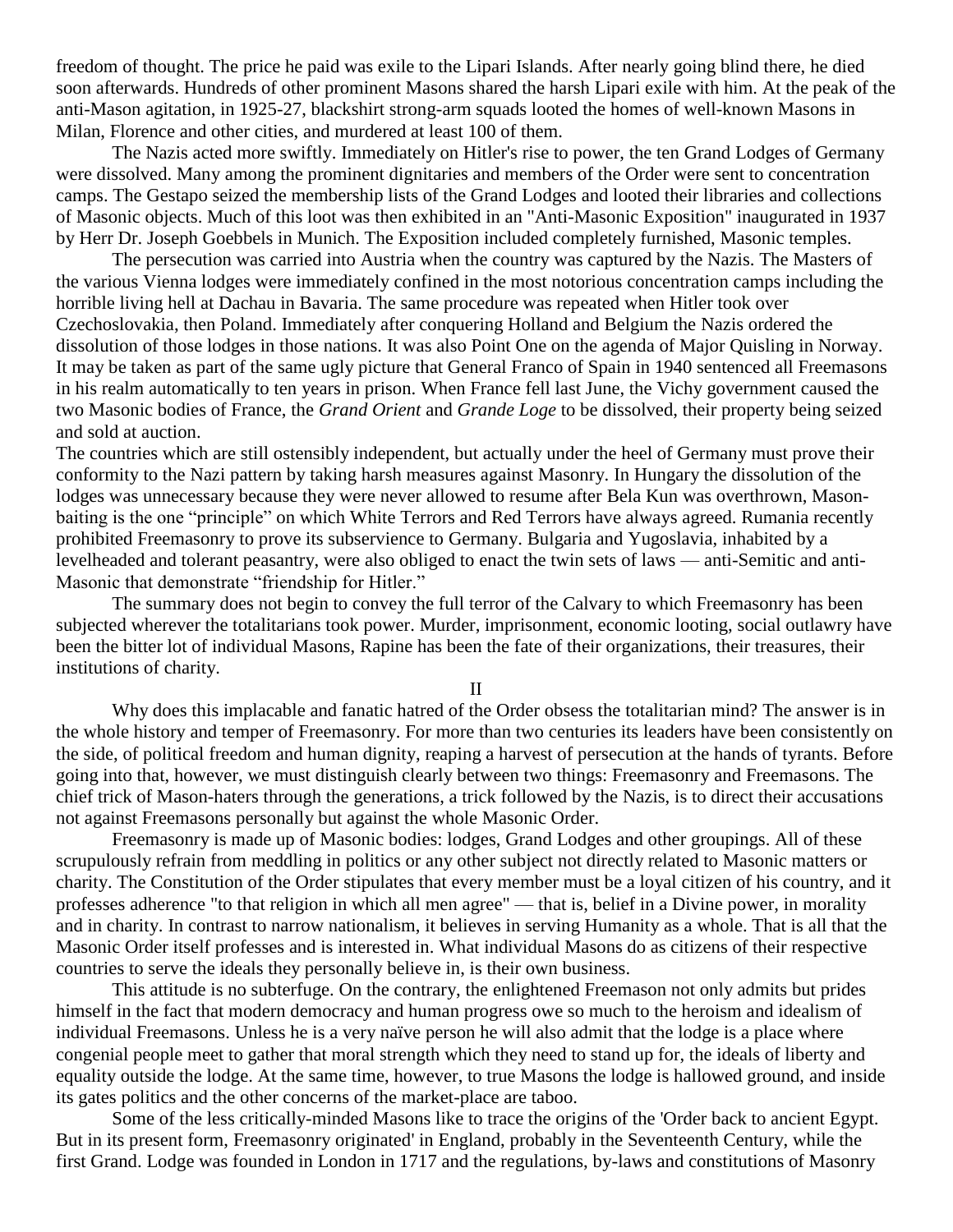were laid down in what is known as Anderson's Constitutions in 1722-23. The spiritual elements underlying these precepts were decidedly "advanced" for their time, emphasizing as they did tolerance for other men's religions and the brotherhood of all human beings.

The intellectual and spiritual foundations of modern democracy, including the American Revolution and the American Constitution, are to be found in large part in the teachings of Jean Jacques Rousseau and in the ideas cemented into the great first Encyclopedia. And it is a fact that most of the authors of that epoch-making Encyclopedia — Diderot, D'Alembert, Condorcet, the famous Swiss philosopher Helvetius, etc. — were Freemasons. The envoy to France from rebellious American colonies, Benjamin Franklin, also was an ardent Freemason. So were George Washington, sixty among his generals John Hancock and a great many his cosigners of the Declaration Independence. Both Washington and Franklin long held the post Grand Master.

The most distinguished among the Masonic lodges of Paris in the Eighteenth Century was the "Lodge of the Nine Sisters" — that is, the nine Muses — and its members included the intellectual cream France. When Voltaire paid a visit to Paris in the year of his death, at the age of 79, he was initiated into Freemasonry in this lodge. The climax of the ceremony came when Brother Benjamin Franklin of Philadelphia handed to Voltaire the Masonic apron which the great Helvetius had worn before him. Voltaire raised the apron to aged lips.

Six years before that memorable day, something even more memorable happened in Boston. It has come down in history as the Boston Party. And it is no secret that the "Indians" who dumped the cargo on December 16, 1773, had emerged from the building which housed the St. Andrews Lodge, the leading Masonic body in Boston. Their job done, the "Indians" were seen to troop back to the lodge building − and no Indians ever again emerged from the lodge. Instead, a lot of prominent Bostonians, known to be Masons, did emerge. And in the book which to contain the minutes of the lodge and which still exists, there is an almost blank page where the minutes of that memorable Thursday should be. Instead, the page bears but one letter a large T. Can it have anything to do with Tea? It is perhaps the only instance the history of Freemasonry where a lodge, as a body, has taken active part in politics.

III

Practically everywhere, individual Masons have thus been in the forefront in movements of liberation. Goethe, who considered himself a European more than a German and often criticized his fellow-Germans, was a fervent Freemason, as was Wolfgang Amadeus Mozart. Mozart's opera The Magic Flute is full of allusions and symbolism relating to Freemasonry. In fact, its theme is the search for truth and the victory of tolerance over the fanaticism that springs from ignorance, a theme which Mozart shared with his brother Masons. But few Masons today, listening to the delightful tunes of Mozart's The Marriage of Figaro, realize that they are enjoying a "revolutionary" play, set to music by a Mason who believed in the "revolutionary" principle of the equality of all men. Beaumarchais' Figaro comedy was written and staged under Louis XV of France as an attack against the prevalent feudal social system. Mozart's choice of this play, at a time when the success of the young American democracy was firing the imagination of the world, was not accidental.

Hebert, Andre Chenier, Camille Desmoulins and many other "Girondins" of the French Revolution were Freemasons. The Masonic ideal of freedom was strong in the heart of a Frenchman who became a Mason while in the youthful United States of America — the Marquis de Lafayette. He remained an enthusiastic Mason all his life, and was until his death in 1829 Grand Master of the Grand Orient de France.

And during the whole of the Nineteenth Century, to be a Freemason was tantamount to being a champion of democracy. Many of the leaders in the great year 1848, which saw, so many uprisings against feudal rule in Europe, were members of the Order; among them was the great Hungarian hero of democracy, Louis Kossuth, who found a temporary refuge in America. Like Kossuth, another celebrated champion of democracy, Giuseppe Garibaldi, was a thirty-third degree Freemason and Grand Master of the Italian Freemasons. Most of the leaders of the Young Turkish Committee, which in 1908 forced Sultan Abdul Hamid "the Damned" to give his nation a parliamentary form of government, and who deposed the "Red Sultan" in the following year, were likewise Masons. In Latin America, too, the process of liberation from the Spanish yoke was the work of Freemasons, in large measure. Simon Bolivar was one of the most active of Masonry's sons, and so were San Martin, Mitre, Alvear, Sarmiento, Benito Juarez — all hallowed names to Latin Americans.

Thus, while the Order as such kept out of politics, it attracted to itself the most democratically minded, the champions of human decencies — and won for itself the undying hatred of those who feared progress. Yet Masonry has never been a subversive movement. In countries where democracy is a reality, even Royalty